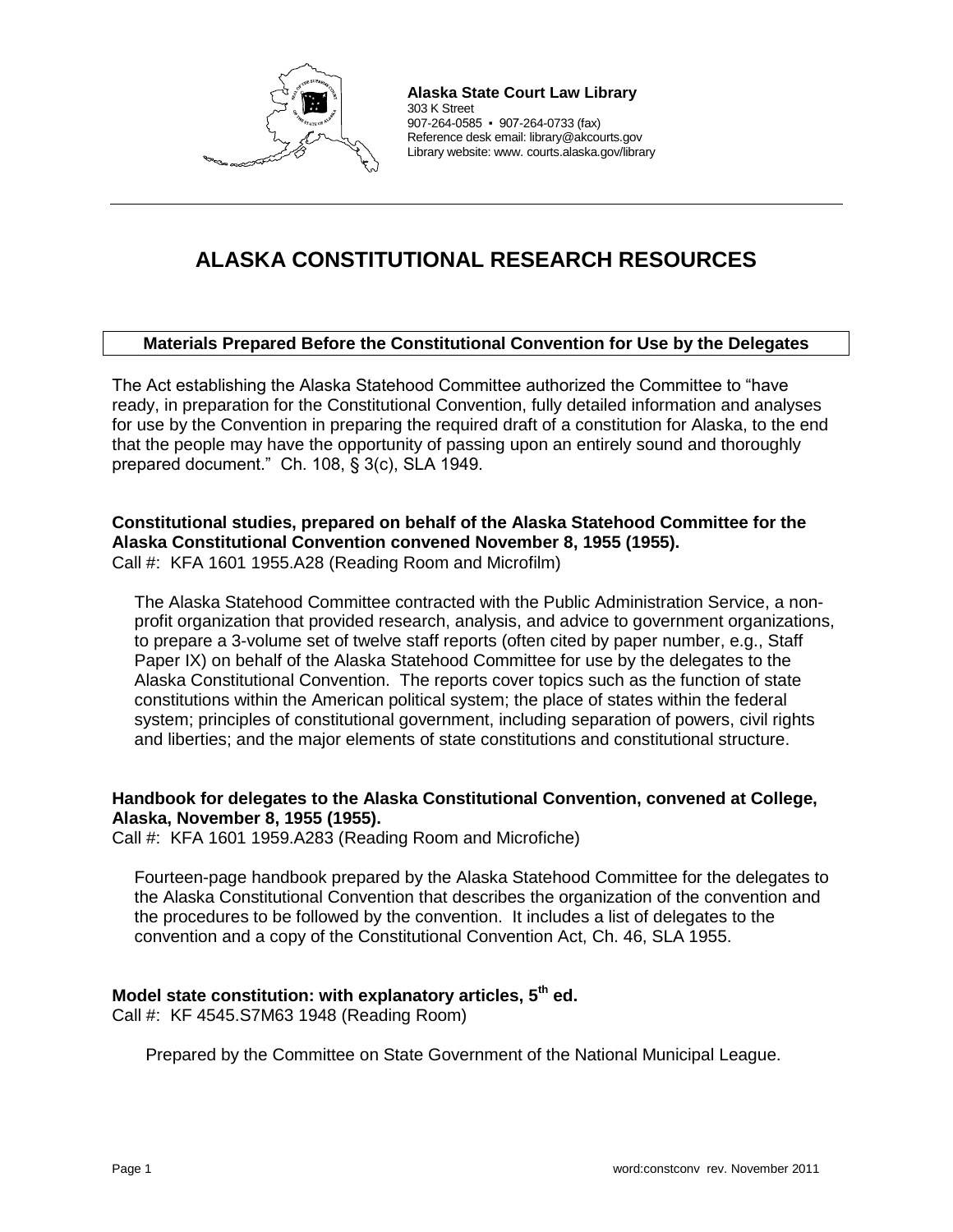#### **Constitutional Convention Materials and Related Finding Aids**

#### **Alaska Constitutional Convention Recordings**

See the Alaska State Archives website at **archives.alaska.gov/audio/ConstConv/intro.html** 

A digitized collection of recordings representing approximately 220 hours of all plenary sessions and most meetings of the Committee of the Whole during the Alaska Constitutional Convention held at the University of Alaska, Fairbanks from November 8th, 1955 until February 6th, 1956.

#### **Minutes of the daily proceedings, Alaska Constitutional Convention (1965).**

Call #: KFA 1601 1956 .A22 1965 (Reading Room, Microfiche, and on the Department of Law website at **[www.law.state.ak.us/doclibrary/cc\\_minutes.html](http://www.law.state.ak.us/doclibrary/cc_minutes.html)**)

Official transcript of the proceedings of the Alaska Constitutional Convention, organized by day. The minutes were transcribed in 1962 from tape recordings of the original proceedings. The paper copy consists of Parts 1-5, which contain the minutes of the meetings in chronological order; Part 6, which contains several appendices, including the transcript of certain speeches, a copy of the enabling act, committee proposals and commentary, and a copy of the Alaska Constitution; and Part 7, which is a subject Index that was not published until 1978.

The library also owns two Indexes specific to Article VIII, Natural Resources, which were published by the Legal Services Division of the Legislative Affairs Agency.

#### **Index and subject index to the proceedings of the Alaska Constitutional Convention on article VIII, Natural Resources, and related provisions of the constitution of the state of Alaska**

Call # KFA 1601 1956 .A22 1989 (Reading Room)

**Subject index and index to the proceedings of the Alaska Constitutional Convention on article VIII, natural resources, and related provisions of the Constitution of the State of Alaska : (November 8, 1955 -February 6, 1956)** Call # KFA 1601 1956 .A22 1990 (Reading Room)

*Suggested Citation Format for the Proceedings:* 

5 Proceedings of the Alaska Constitutional Convention (PACC) 3414-15 (January 28, 1956).

6 PACC App. II at 3 (November 8, 1955).

#### **Papers of the Alaska Constitutional Convention, 1955-1956.**

Call #: KFA 1601 1956 .A2839 1981 (Microfilm)

Four microfilm reels of all of the materials in the Legislative Reference Library's Constitutional Convention Collection, with the exception of the Minutes of the Daily Proceedings, which were published separately. The set includes source reports relied upon by delegates, committee proposals and draft constitutional provisions, and committee minutes.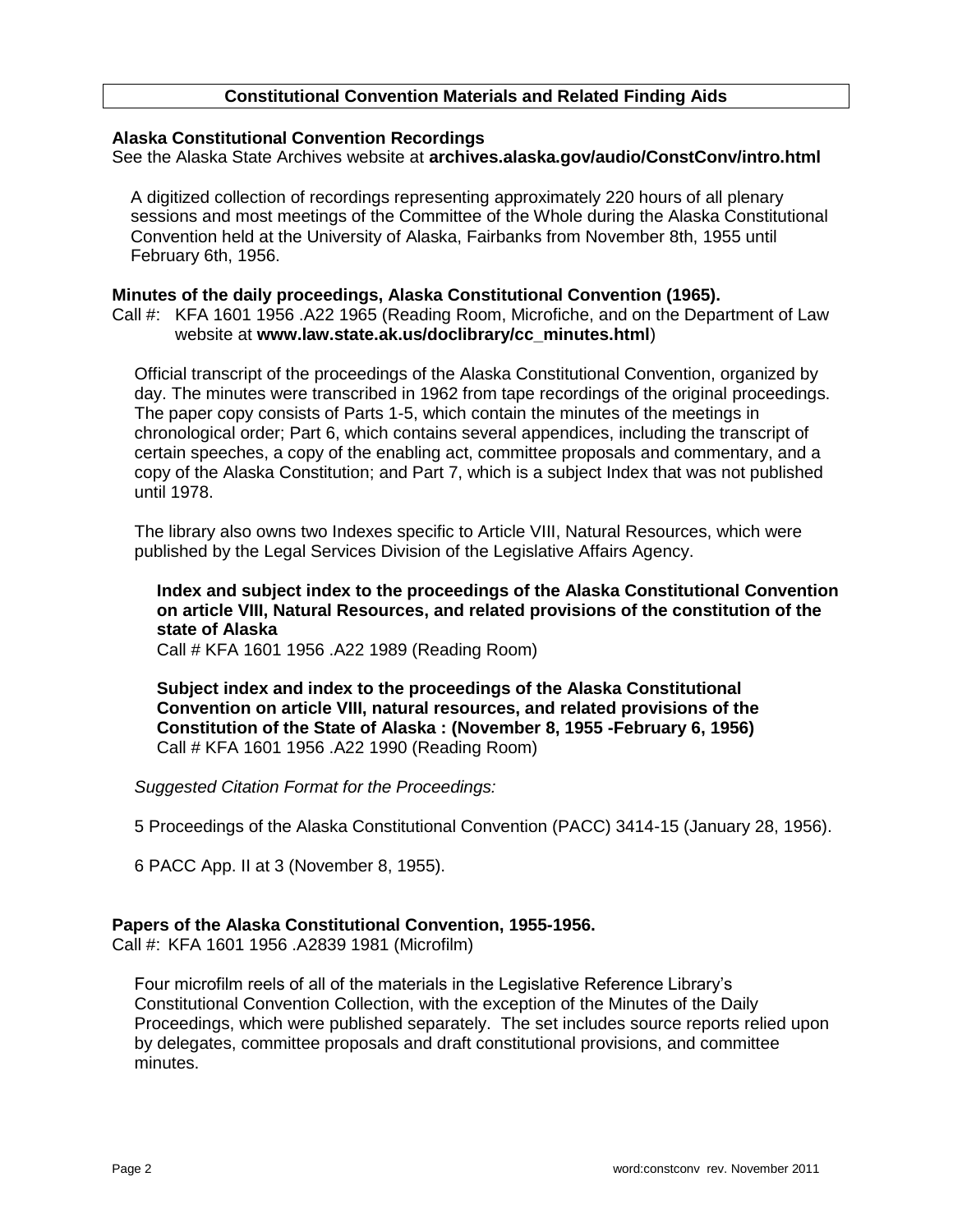The papers are arranged by file number. Files 100-199 are "General" files; files 200-299 are "Committee" files (including minutes of committee meetings); files 300-399 are "Proposals"; files 400-499 pertain to particular "Articles" of the constitution; and files 500-599 contain "Records" of the proceedings, including the official calendar, ledgers, and the Chief Clerk's Original Journal. Further access to the Papers is provided by **The Alaska Constitutional Convention, November 8, 1955 to February 5,1956: guide to the files (1981)** (see below).

#### **The Alaska Constitutional Convention, November 8, 1955 to February 5,1956: guide to the files (1981)**

Call #: KFA 1601 1956 .A2839 1981 Guide (Reading Room, Microform reader room (top of cabinet), and at the beginning of each microfilm reel of the **Papers of the Alaska Constitutional Convention, 1955-1956**)

The Guide provides access to the **Papers of the Alaska Constitutional Convention, 1955-1956** (see above). The Guide, like the Papers, is organized by file number. The Guide provides the title of each file and the microfilm reel number and footage or counter number where each file appears on the microfilm. The Guide also contains a checklist of Committee Proposals (often referred to as "C/P"), which provides cross-references between the number of the proposal, the subject of the proposal, the date of the proposal, and the Article of the Constitution to which the proposal is related.

# **Alaska constitutional convention: report of Committee on Judiciary Branch (1955).**

Call #: KFA 1601 1959.A282 (Reading Room and Microfiche)

The Judiciary Committee's proposed Judiciary Article of the constitution, also known as Committee Proposal 2 or C/P 2, with section-by-section commentary from the Judiciary Committee.

**The constitution of the state of Alaska [microform]: agreed upon by the delegates of the people of Alaska, University of Alaska, February 5, 1956.** Call #: KFA 1601 1959 .A252 (Microfiche)

The version of the constitution published by the Alaska Constitutional Convention. Includes a map of the Alaska State Constitution Election Districts, February 1956.

#### **Proposed constitution for the state of Alaska: a report to the people of Alaska from the Alaska Constitutional Convention, College, Alaska, February, 1956.** Call #: KFA 1601 1956 .A252 (Reading Room and Microfiche)

A pamphlet to be distributed to the citizens of Alaska which provides a summary and explanation of the basic facts about and highlights of the proposed constitution. Includes the three questions regarding the proposed constitution placed on the Primary Election ballot of April 24, 1956.

#### **Constitution of the State of Alaska** (1959).

An annotated version of the current Alaska State Constitution is set forth in Volume One of the Alaska Statutes. The constitution is also available on the Alaska Legislature's website at **[www.legis.state.ak.us/folhome.htm](http://www.legis.state.ak.us/cgi-bin/folioisa.dll/acontxt/query=*/doc/%7bt1)**.